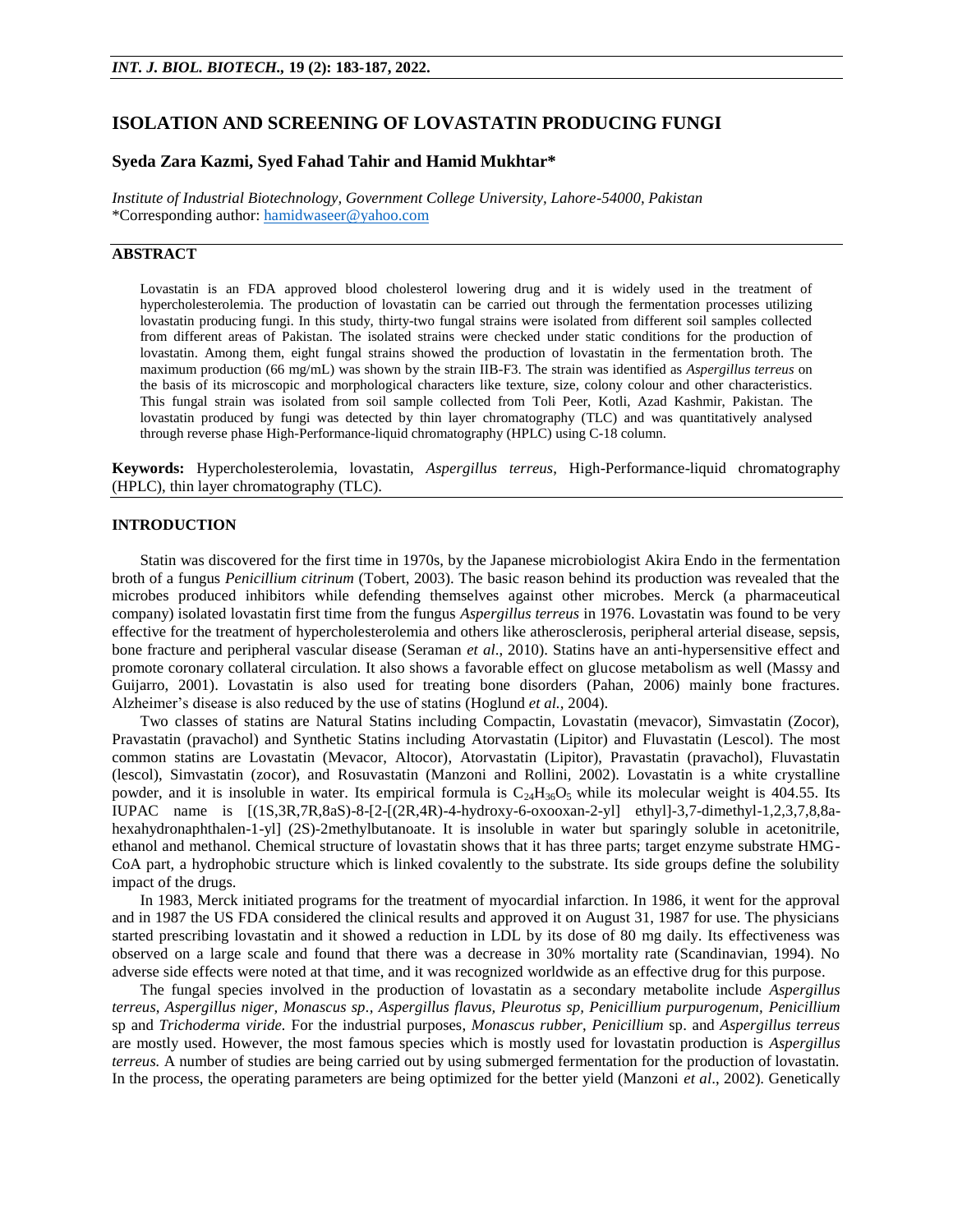modified organisms are also used these days for this purpose. Because of these strains, maximum yields can be obtained with minimal nutrients.

The main aim of the study was to isolate fungal strains from different soil samples to assess their potency for the production of lovastatin through fermentation. The results proved that these fungal strains have the ability to produce good quantities of lovastatin in the fermentation broth.

## **MATERIALS AND METHODS**

#### **Isolation of Fungi**

Soil samples were collected from different regions of Pakistan including Pakpattan, Lahore, Sharakpur, Toli Peer, Sheikhupura, Swat, Phool Nagar, Kasur, Sharakpur and Multan. These samples were packed into labelled sterilized bags for the isolation of different fungi capable of producing lovastatin and further processing was done for the production, screening, and isolation of lovastatin.

Isolation of fungi was followed by serial dilution method. Soil samples were suspended in sufficient amount of sterilized water and serial dilutions of  $10^{-5}$ ,  $10^{-6}$  and  $10^{-7}$  were transferred on the surface of potato dextrose agar (PDA) medium supplemented with chloramphenicol (100µg/mL) to avoid bacterial growth. The plates were incubated at 30ºC for 72 hours to observe fungal growth. After incubation, those plates were selected having some fungal growth and each colony was transferred to new PDA plate for purification followed by sub-culturing onto PDA slants. The fungal strains were differentiated on the basis of different morphological characters (colours of spores such as black, green, white, brown and cottony or filamentous appearance of their colonies).

### **Identification of Selected Isolate**

The selected fungal strain was identified by its morphological characters and most specifically by direct microscopic examination. Texture and colour of the fungal strain were observed visually. The hyphae and spores were observed under light microscope for the confirmation of the strain and identified following manual of Aspergilli (Thom and Raper, 1945). The identification was further confirmed by an expert mycologist from department of Botany, University of the Punjab, Lahore.

### **Fermentation Technique**

Submerged fermentation was used for the production of lovastatin from the fungal isolates in shake flasks as done by Ahmed *et al.* (2013). For submerged fermentation, spore suspension was prepared by adding autoclaved distilled water (10 mL) in a fully mature slant. One mL of this spore suspension was then used to inoculate the fermentation medium. In 25 mL autoclaved potato dextrose broth, chloramphenicol (100µg/mL) was added followed by 1 mL spore suspension. The flasks were then incubated for 72 h at 30° in a shaking incubator at 120 rpm.

#### **Extraction of Lovastatin**

After completion of the fermentation, the process of extraction of lovastatin from the fermentation broth was done according to Praveen *et al.* (2015). The fungal fermentation broth was filtered using muslin cloth in order to remove mycelium. The filtrate obtained was then set to pH 3 with concentrated HCl. The extraction of lovastatin from filtrate was done by adding two equal volumes of ethyl acetate with the constant shaking of 2 h in shaking incubator which resulted in the formation of two layers after a while. Organic phase formed as a result was then collected and subjected to rotary vacuum evaporator at 45ºC under reduced pressure to remove the solvent. The dried solid residue was re-dissolved in ethyl acetate for further analysis.

For the extraction of intracellular lovastatin, mycelium was crushed by using mortar and pastel. It was then centrifuged at 6000 rpm for 15 minutes and the supernatant was subjected to the operation as stated above.

#### **Thin Layer Chromatography (TLC)**

After extraction of lovastatin, TLC was used to detect its presence by using the method developed by Haytko and Wildman, (1993). It was performed on pre-coated silica gel plate (Merck, Germany) having thickness of 1mm and an area of 20x20 cm. For the activation of silica plates, these were heated for 3 hours in a hot air oven at 45ºC. 10µL of the samples were applied to the plates along with the standard lovastatin at the base line and the plates were subjected to the solvent system which included: Solvent A-dichloromethane and Solvent B-ethylacetate in the ratio of 70:30. After the run, lovastatin was detected by exposing the plates to the Iodine fumes produced in the chromatographic chamber. The presence of lovastatin was shown by a yellow spot under UV light.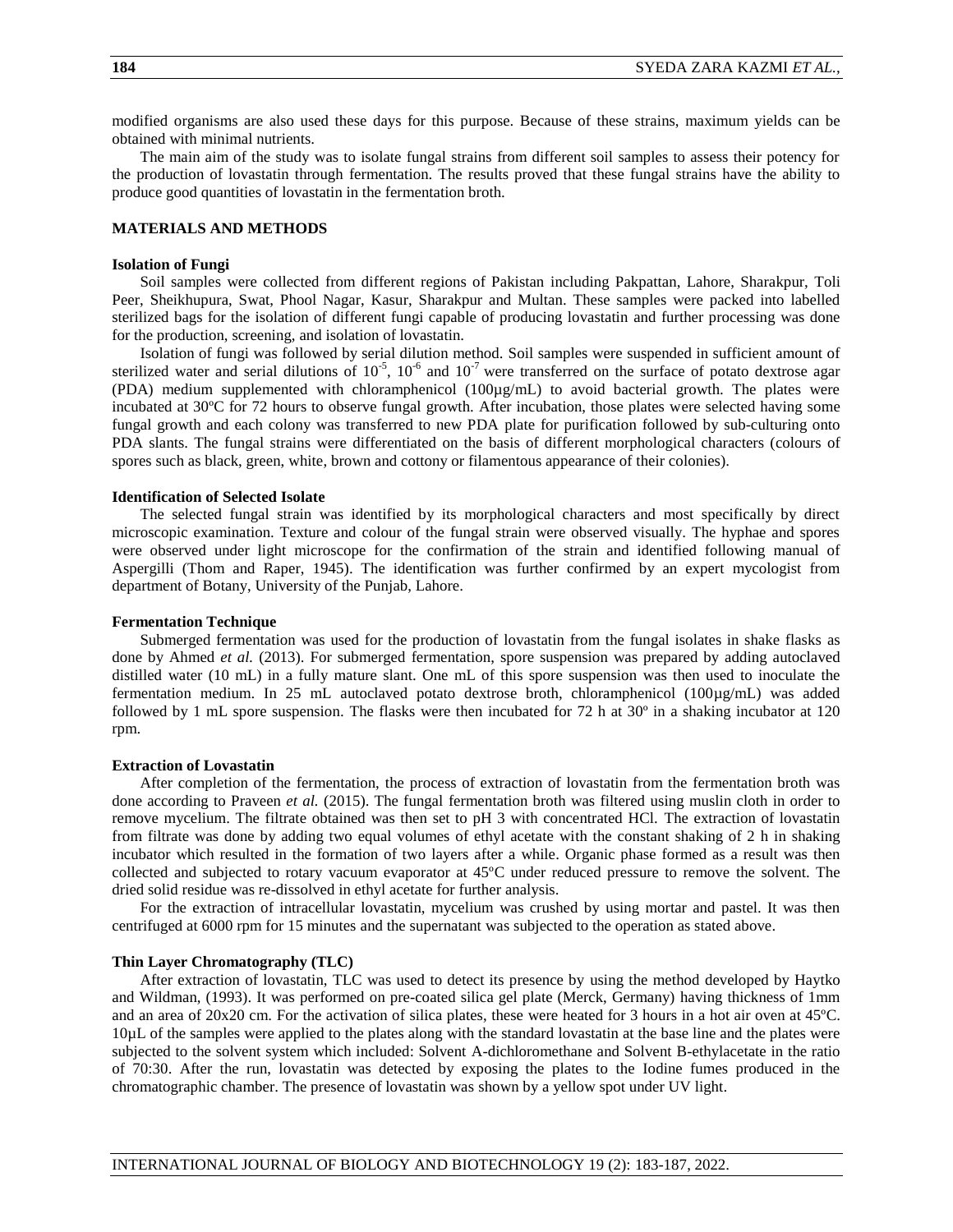## **High Performance Liquid Chromatography (HPLC)**

For the quantification of lovastatin, HPLC method was used as developed by Sayyad *et al.* (2007). PerkinElmer HPLC system equipped with C18 reverse phase column (SpherSIL, 5µm diameter, column size; 250x4 mm) and UV detector was used. The mobile phase consisting of acetonitrile and water in a ratio of 65:35 (pH 3.0) was used. The samples and standard were filtered by using 0.45 µm syringe filter separately before injecting. The flow rate was adjusted to 1.5mL/min. 20µL of sample was injected into column using micro syringe and absorbance was taken at 235 nm.

# **RESULTS AND DISCUSSION**

Thirty-two fungal strains were isolated from soil samples collected from different areas of Pakistan and were screened for lovastatin production. Among them, eight were found positive for lovastatin production as shown in (Table 1). The presence of lovastatin was detected by using TLC which indicated that sample and standard spots both occurred at the same position as shown in (Fig. 1) whereas quantification was done by HPLC. The retention time of the standard lovastatin was 1.63 min as shown in (Fig. 2). The comparison of retention time between the standard lovastatin and the lovastatin produced by fungal strain showed the concentration of lovastatin in fermentation broth. Among eight lovastatin producing strains, highest production (66 mg/mL) was shown by the strain IIB-F3. The lovastatin was detected in the highest amount intracellularly. This particular fungal strain was isolated from the soil sample collected from Tohli Peer, Kashmir, Pakistan. The least production of lovastatin (0.22 mg/mL) was shown by the strain IIB-F2 isolated from Pakpatan.

| S. No           | Strain code | Area of soil<br>samples | Colony colour of<br>fungal isolates | Amount of<br>lovastatin (mg/<br>$mL$ ) | Location of<br>Lovastatin |
|-----------------|-------------|-------------------------|-------------------------------------|----------------------------------------|---------------------------|
| 1               | $IIB-F1$    | Sharakpur               | Light brown                         | 7.5                                    | Extracellular             |
| $\overline{c}$  | $IIB-F2$    | Pakpatan                | <b>Black</b>                        | 0.22                                   | Intracellular             |
| 3               | $IIB-F3$    | <b>Tohli Peer</b>       | Dark green                          | 66                                     | Intracellular             |
| 4               | $IIB-F4$    | Lahore                  | Olive green                         | 25.3                                   | <b>B</b> oth              |
| 5               | $IIB-F5$    | Kasur                   | Green                               | $\overline{2.4}$                       | Intracellular             |
| 6               | $IIB-F6$    | Sheikhupura             | Dark green                          | 9.7                                    | Intracellular             |
| $\overline{7}$  | $IIB-F7$    | Swat                    | Greyish black                       | 4.36                                   | Extracellular             |
| 8               | $IIB-F8$    | Phool Nagar             | Green                               | $\overline{5.12}$                      | Intracellular             |
| 9               | $IIB-F9$    | Lahore                  | White                               | $\Omega$                               |                           |
| 10              | $IIB-F10$   | Lahore                  | <b>Black</b>                        | $\theta$                               | $\overline{\phantom{a}}$  |
| 11              | $IIB-F11$   | Kasur                   | Parrot green                        | $\theta$                               | $\sim$                    |
| 12              | $IIB-F12$   | Swat                    | White                               | $\Omega$                               | $\overline{\phantom{a}}$  |
| 13              | $IIB-F13$   | Sharakpur               | Mustard                             | $\Omega$                               | $\overline{a}$            |
| 14              | $IIB-F14$   | Pakpatan                | Pale yellow                         | $\Omega$                               | $\sim$                    |
| 15              | $IIB-F15$   | Kasur                   | Yellow-green                        | $\Omega$                               |                           |
| 16              | $IIB-F16$   | Phool Nagar             | Pale yellow                         | $\Omega$                               |                           |
| $\overline{17}$ | $IIB-F17$   | Lahore                  | <b>Black</b>                        | $\Omega$                               | $\sim$                    |
| 18              | $IIB-F18$   | Sheikhupura             | Cream white                         | $\Omega$                               | ÷.                        |
| 19              | $IIB-F19$   | Swat                    | White yellowish                     | $\Omega$                               |                           |
| 20              | $IIB-F20$   | Kasur                   | Greyish black                       | $\Omega$                               | $\overline{a}$            |
| 21              | $IIB-F21$   | Lahore                  | <b>Brown</b>                        | $\Omega$                               |                           |
| 22              | $IIB-F22$   | Sheikhupura             | <b>Brown</b>                        | $\Omega$                               | $\overline{\phantom{a}}$  |
| 23              | $IIB-F23$   | Phool Nagar             | Cream white                         | $\Omega$                               | $\blacksquare$            |
| 24              | $IIB-F24$   | Kasur                   | White                               | $\Omega$                               |                           |

Table 1. Screening of fungal isolates for lovastatin production using submerged fermentation

\*Fermentation conditions: Incubation temperature: 30ºC; Incubation time: 72 h.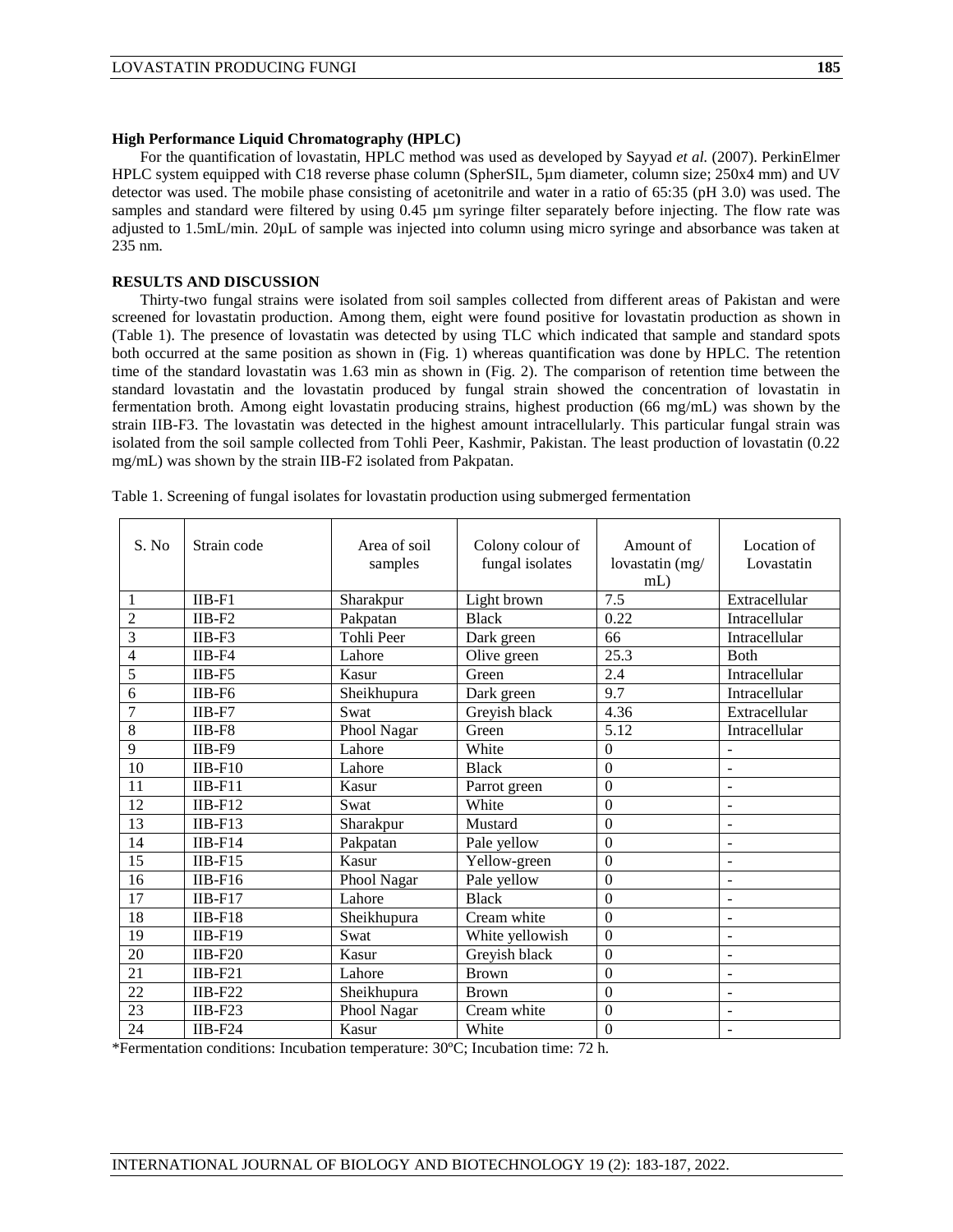

**Standard Sample (IIB-F3)**

Fig 1. TLC plate for the comparison of standard lovastatin with sample (IIB-F3) after visualization under UV. Standard and sample spots both occurred at the same position.



Fig. 2. HPLC Chromatogram illustrating retention time for standard lovastatin.



Fig. 3. Micrographs of *Aspergillus terreus* IIB-F3.